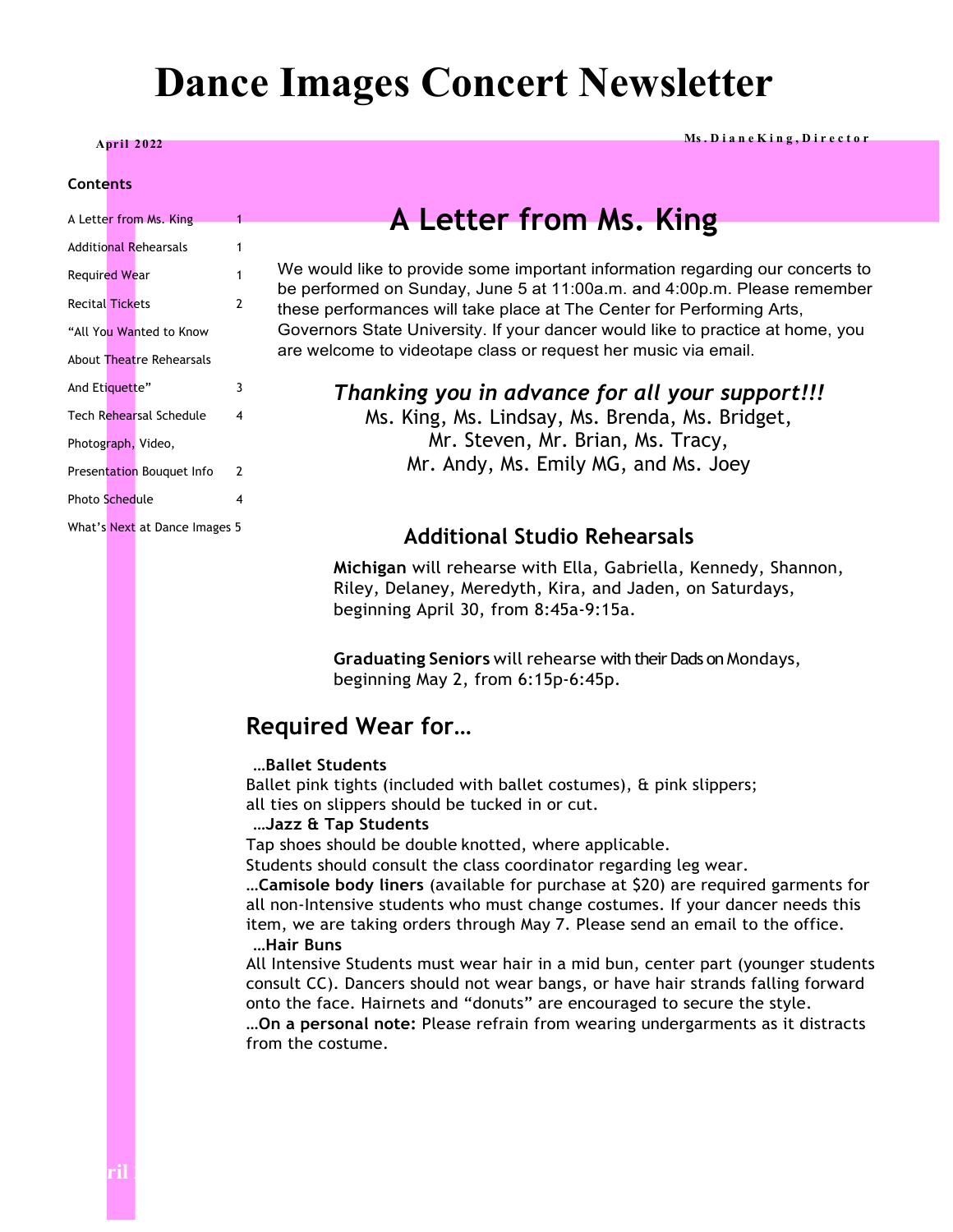### **Recital Tickets**

Based on your recital fee payments, you are entitled to a total of **four complimentary** tickets to either performance, if enrolled since September. However, you must order these seats as you would any other purchase. **Additional tickets** can be purchased along with your complimentary ones.

Tickets will go on sale, online at **dancerecitalticketing.com, beginning Saturday, May 7 at 2p.** Please watch for an email prior to this date that will include a special code to obtain your comp tickets. Handicapped seating is available; there are no seats available in the box seat section, or the first two rows of the theater. Reserved seating ticket prices are \$25 prior to the day of the shows. Tickets available at the theater will cost \$28 (credit cards only).



# **Photograph, Video, and Presentation Bouquet Information**

**CK PHOTO will once again be taking portrait & group pictures at the dance studio on Sunday, May 29, Wednesday, June 1, and Friday, June 3. The schedule for these days is attached. It is not necessary to purchase a picture, however, we would like a record of all show participants in our group photos. Students will receive package information the last week of class, with a special order envelope that must be presented when pictures are taken. Individual portraits will include group pictures and be available as digital files or prints; group pictures will be printed and distributed in mid-July. Group pictures only may be purchased for \$15.**

**Each costume requires a SEPARATE ORDER FORM. Siblings are welcome to take pictures together. If the student has more than one costume to be photographed, she should wear her first outfit, & carry the other(s), including accessories & shoes clearly labeled, on a hangar. This is also the procedure to follow the days of the shows. Please be mindful, there is limited Dressing Areas on Picture Days.**

**Our Show will be VIDEOTAPED by Mr. Andy Morin, a Volunteer Dad who has done a remarkable job producing our video in the past. Watch your email for a Google Order Form to purchase your copy.**

**If you are interested in surprising your Dancer with a PRESENTATION BOUQUET, preordering will be available, once again, via a Google Form. This beautiful floral arrangement will be available for pick up at the theater on Show Day (see a picture in the lobby).**

**For the courtesy of the patrons around you, & the professionalism of the dancers, we ask that you turn off all cell phones during the performances, and please refrain from videotaping. For this reason, we welcome videotaping during Dress Rehearsal only. In addition, flash photography is NEVER permitted. WE THANK YOU, IN ADVANCE, FOR RESPECTING THIS REQUEST.**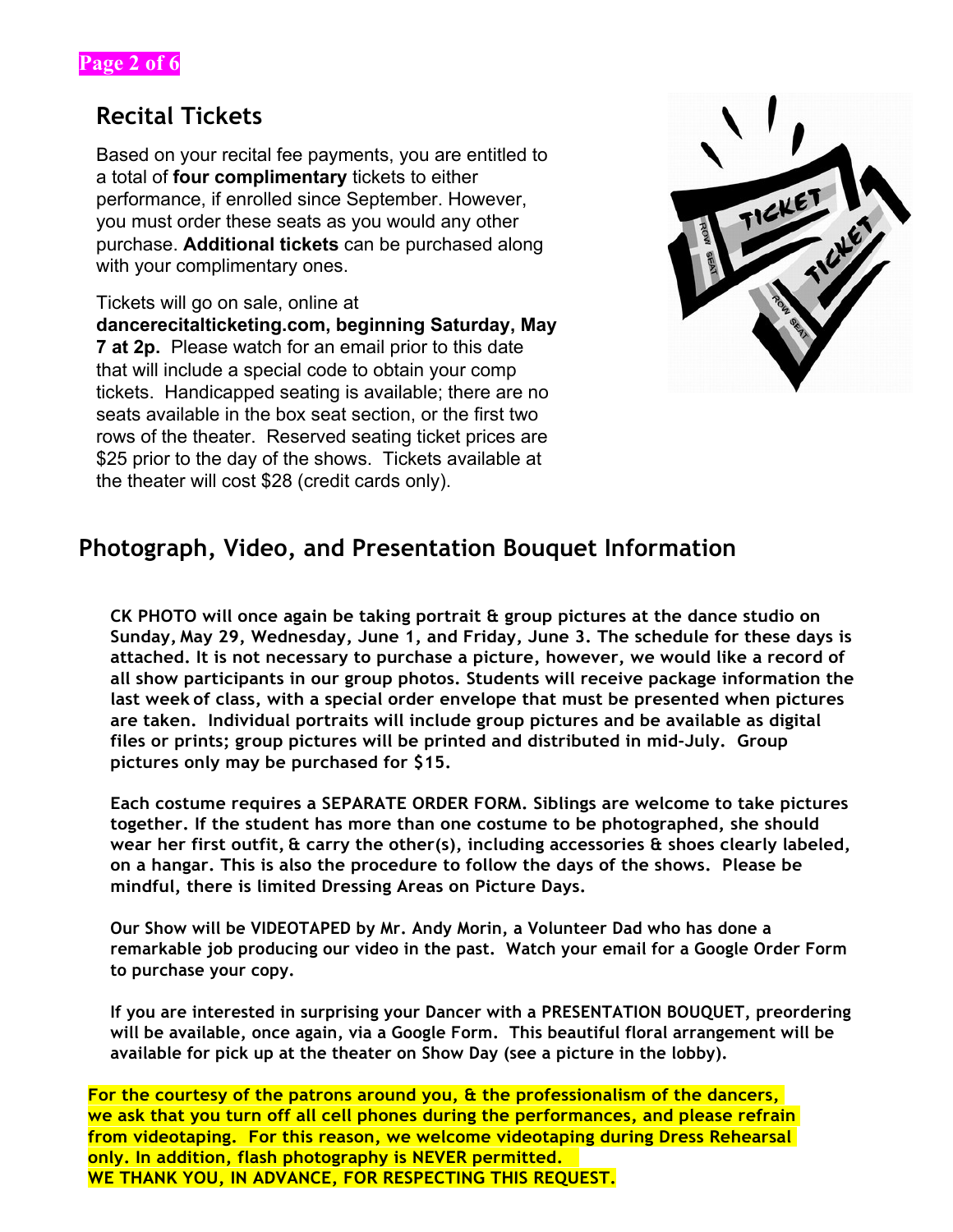### **Dance Images April 2022 Page 3 of 6**

### **All You Wanted to Know about Rehearsals & Theatre Etiquette**

Dancers are required to wear gym shoes and street comfortable clothes for the TECHNICAL REHEARSAL on **Tuesday, May 31**, that will be held in the parking lot of DANCE IMAGES. Be prepared to stay approximately 45 minutes after your student's last "call time". The schedule for this rehearsal is attached; it does not include ALL dances. **Also note, this is not the order of the show.**

**Thursday, June 2**, will be our full run-through, Dress Rehearsal at the theater, beginning at 4:15p, to last about six hours. All costumes, make up, & hair must be appropriate. This will be a **CLOSED rehearsal**: dancers and chaperones only. The doors to the theater will open at 4:00p. The order of this rehearsal is the same as the show, **except for** *Mississippi, Michigan, and Hawaii, who will perform first.* You should consult your class coordinator for the dance order. Your student mayarrive later, and leave after he or she rehearses. However, this is an opportunity for your dancer to watch the show, as he or she will be backstage throughout Sunday's performances.

We do the best we can to keep our rehearsals moving swiftly, but unfortunately, things happen beyond our control. Be prepared to stay late; children should bring something to keep busy, & everyone should bring a little extra patience. There is no food or drink allowed in the theater areas. The school's cafeteria (located near the theater entrance) will be open during rehearsals, and vending machines are always available.

**Please understand, because of security reasons, absolutely no one will be allowed backstage during the performances & no student will be permitted to leave before the finale. If extraordinary circumstances arise & your student must leave before the end of our performance, a special permission note must be presented to Ms. King prior to the show dates. This rule will be strictly enforced, & we would appreciate all parents treating our backstage volunteers with courtesy. Your initials on the sign-in sheet for this meeting will signify that you recognize this rule, & will be shown to anyone wishing to take a student out of our theater early without the appropriate permission slip.**

#### **Show Day!**

All **INTENSIVE STUDY DANCERS** are required to take class onstage prior to the performances. This class begins at 8:45a. All other performers are asked to arrive at the theater, in costume and makeup, to rehearse the finale, one hour and fifteen minutes before the first show time, or 9:45a (preschoolers will receive more specific instructions). Classes not involved in the finale rehearsal, but certainly invited to participate in our ending bow include, **MISSISSIPPI, MICHIGAN, and HAWAII**. The call time for the later show is 30 minutes before, or 3:30p.

Dancers will be dropped off at the Student Entrance Doorway, adjacent to the box office, and will then be escorted backstage to the designated waiting areas. Following the performances, you will be able to collect your dancer at the same Doorway. Please consult your class Coordinator for these procedures and, for the safety of the children, do your best to follow these directives.

### **Lunch Between The Shows?**

There are not many eating options near the university, and the time between our two performances is limited. We suggest each class coordinate a lunch menu prior to the show day, something that either can be delivered, or prepared on site. Dancers can eat in the Hall of Governors Lounge or the Cafeteria, with their classmates or families, but PLEASE, DO NOT EAT IN COSTUME!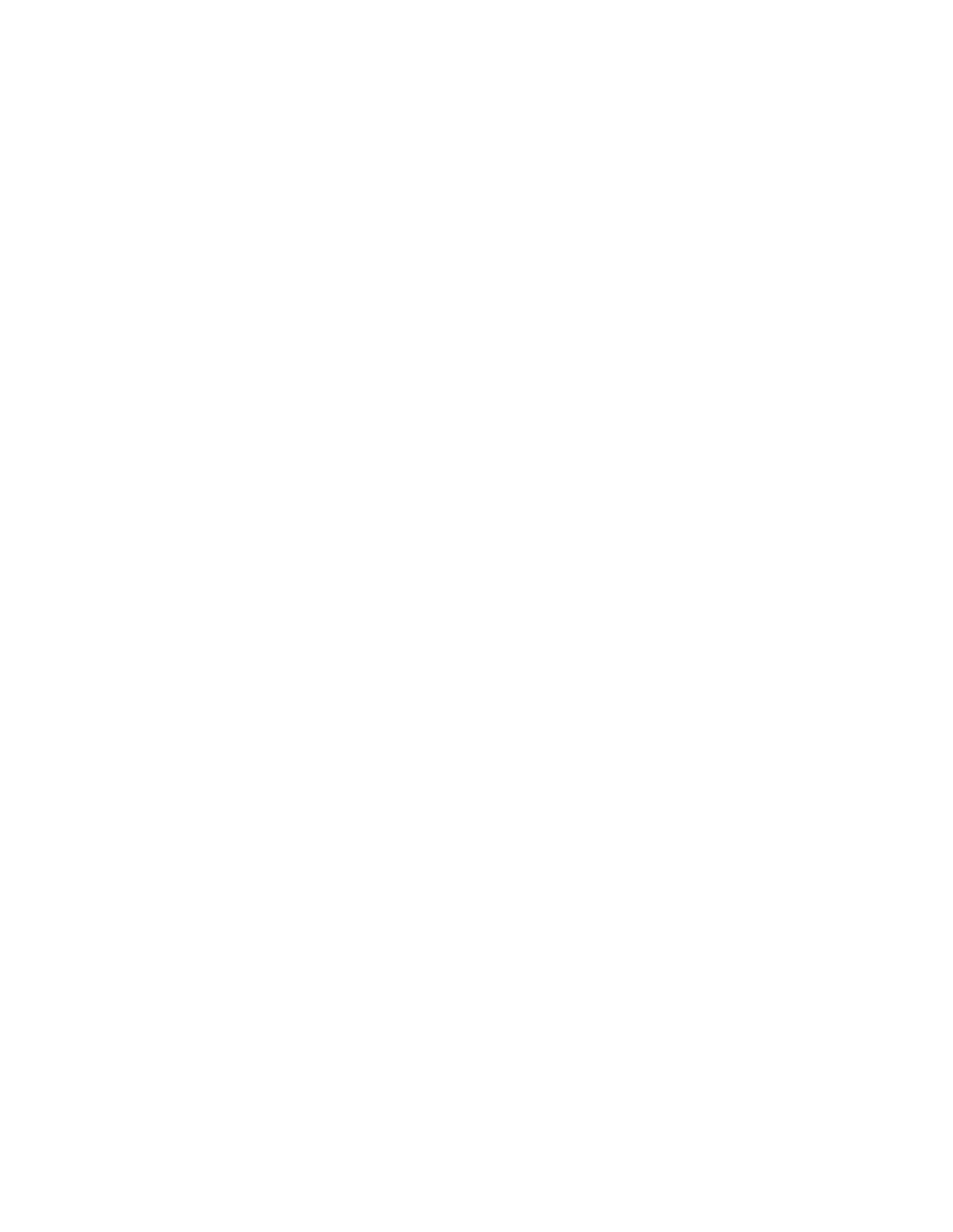#### **TECHNICAL REHEARSAL SCHEDULE May 31, 2022 DANCE IMAGES PARKING LOT**

| 4:00P MAINE          |            | 4:10P KENTUCKY   | 4:20P IOWA   |                   |
|----------------------|------------|------------------|--------------|-------------------|
| 4:30P TENNESSEE      |            | 4:40P INDIANA    |              | 4:50P NEW MEXICO  |
| 5:00P NEW JERSEY     |            | 5:10P OKLAHOMA   |              | 5:20P CONNECTICUT |
| 5:40P COLORADO       |            | 5:50P CALIFORNIA |              | 6:00P OPENING NO. |
| 6:15P SOUTH CAROLINA |            | 6:25P WISCONSIN  |              | 6:35P WASHINGTON  |
| 6:45P PENNSYLVANIA   |            | 6:55P TEXAS      | $7:05P$ UTAH |                   |
| 7:15P MARYLAND       |            | 7:25P KANSAS     |              | 7:35P NEW YORK    |
| 7:45P WYOMING        | 7:55P OHIO |                  |              | 8:05P NEVADA      |
|                      |            |                  |              |                   |

#### **DANCE IMAGES PHOTO SCHEDULE 2022**

**On Sunday, May 29, Intensive IV and Advanced Dancers will be taking group pictures. Individual portraits may be taken that day, when previously requested. An appointment time will be assigned once the request is made. The order of this Photo Session is listed below, and will begin at 2:00p.**

| <b>WYOMING</b><br><b>MASSACHUSETTS</b><br><b>KANSAS</b><br><b>TEXAS</b><br><b>NEVADA</b> | <b>COLORADO (Intensive IV)</b><br><b>CALIFORNIA</b><br><b>NEW JERSEY</b><br><b>MARYLAND</b><br><b>WASHINGTON</b> | <b>ILLINOIS</b><br><b>NEW YORK</b><br><b>NEW MEXICO</b><br><b>IOWA</b> |
|------------------------------------------------------------------------------------------|------------------------------------------------------------------------------------------------------------------|------------------------------------------------------------------------|
|                                                                                          | <b>WEDNESDAY, JUNE 1</b>                                                                                         | <b>FRIDAY, JUNE 3</b>                                                  |
|                                                                                          |                                                                                                                  |                                                                        |
| 4:30P                                                                                    | <b>MISSISSIPPI</b>                                                                                               | UTAH                                                                   |
| 4:45P                                                                                    | <b>MICHIGAN</b>                                                                                                  | <b>MINNESOTA</b>                                                       |
| 5:00P                                                                                    | <b>HAWAII</b> (with parent)                                                                                      | <b>OHIO</b>                                                            |
| 5:15P                                                                                    | <b>NEW HAMPSHIRE</b>                                                                                             | <b>MAINE</b>                                                           |
| 5:30P                                                                                    | <b>MONTANA</b>                                                                                                   | <b>INDIANA</b>                                                         |
| 5:40P                                                                                    | <b>WEST VIRGINIA</b>                                                                                             | <b>TENNESSEE</b>                                                       |
| 5:55P                                                                                    | <b>DELAWARE</b>                                                                                                  | <b>MISSOURI</b>                                                        |
| 6:05P                                                                                    | <b>ARKANSAS</b>                                                                                                  | <b>WISCONSIN</b>                                                       |
| 6:15P                                                                                    | <b>CONNECTICUT</b>                                                                                               | <b>SOUTH CAROLINA</b>                                                  |
| 6:30P                                                                                    | <b>ALABAMA</b>                                                                                                   | <b>OKLAOMA</b>                                                         |
| 6:40P                                                                                    | <b>VERMONT</b>                                                                                                   | <b>KENTUCKY</b>                                                        |
| 6:50P                                                                                    | <b>OREGON</b>                                                                                                    | <b>PENNSYLVANIA</b>                                                    |
| 7:00P                                                                                    |                                                                                                                  | <b>COLORADO (Int. III)</b>                                             |
| 7:15P                                                                                    |                                                                                                                  | <b>GEORGIA</b>                                                         |

**.**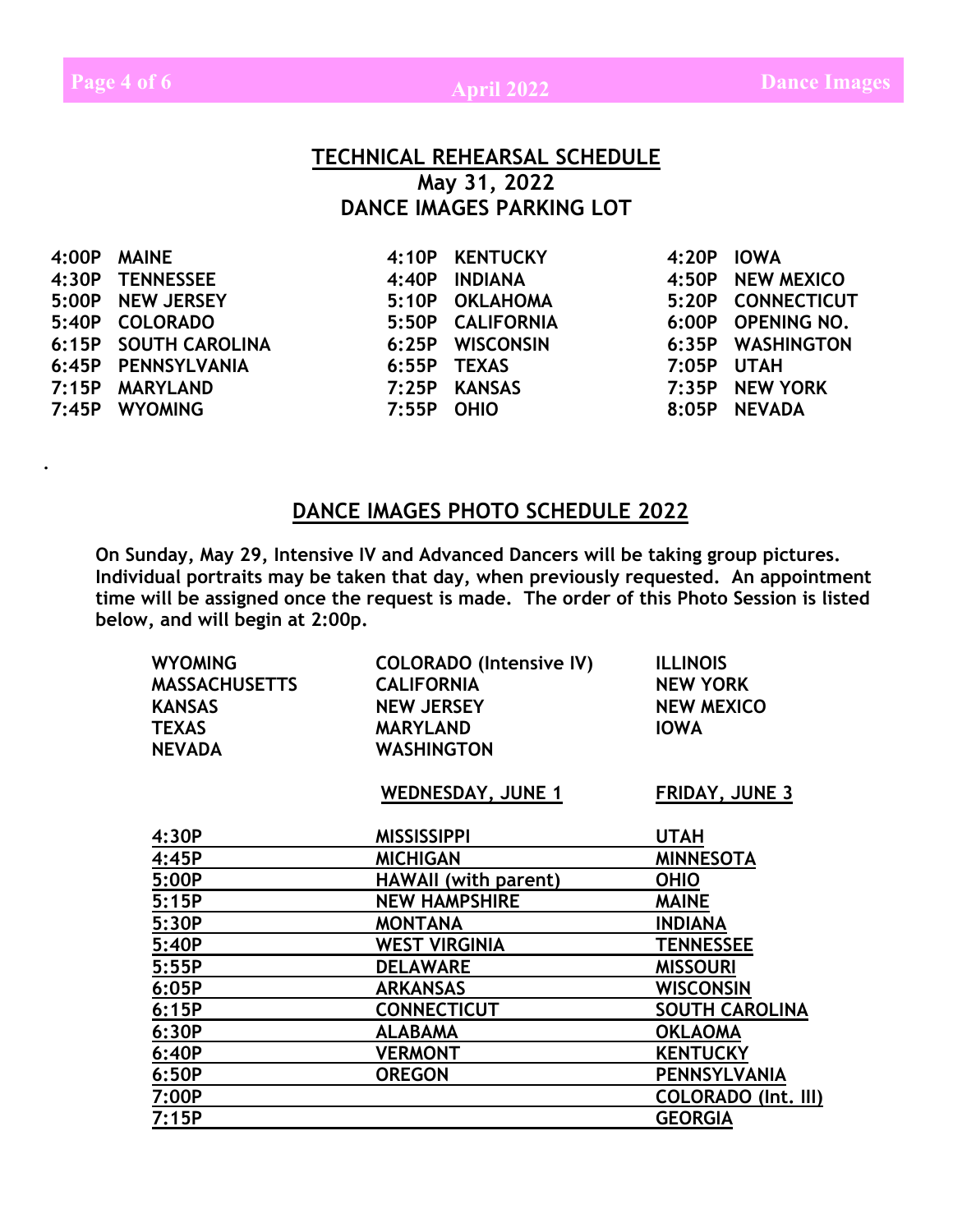# **What's Up Next at Dance Images?**



**Dance Images** 18475 Thompson Ct Tinley Park, IL 60477

**E-mail:** danceimagestp@gmail.com **EDIT - E**lite **D**ance **I**mages **T**eam **Dancers ages 7 and up are welcome to join our competition team, aka, EDIT!**

Please see the website, or send an email to request more information. **Team members enjoy camaraderie, improve performing skills, and altogether, have a great time!** 

**Summer Open House, Registration Day** … **Monday, June 6,** from 4:00p-7:00p.

**Classes** begin **Monday, June 20** and continue through **Friday, August 12.** The studio is closed the weeks of July 4 and July 25.

#### **Preschool/Kindergarten and Ages 6-8**

students will want to join our theme camp weeks, June 28-30, July 19-21, and August 2-4. You could register for one camp, or all three! Each camp is \$35; all three camps are \$90. And be sure to check out **Princess Training Day**, Friday, June 17.

**Private Lessons** with Ms. King are available throughout the Summer. Request a time slot by sending an email to danceimagestp@gmail.com.

#### **DANCE IMAGES is open all Summer for Birthday Parties and Girl Scout Outings.**

**Watch for information regarding tapping in Chicago's Thanksgiving Day Parade!**

*We hope you plan to join us this Summer!*

We're on the Web! **www.danceimagesonline.com**